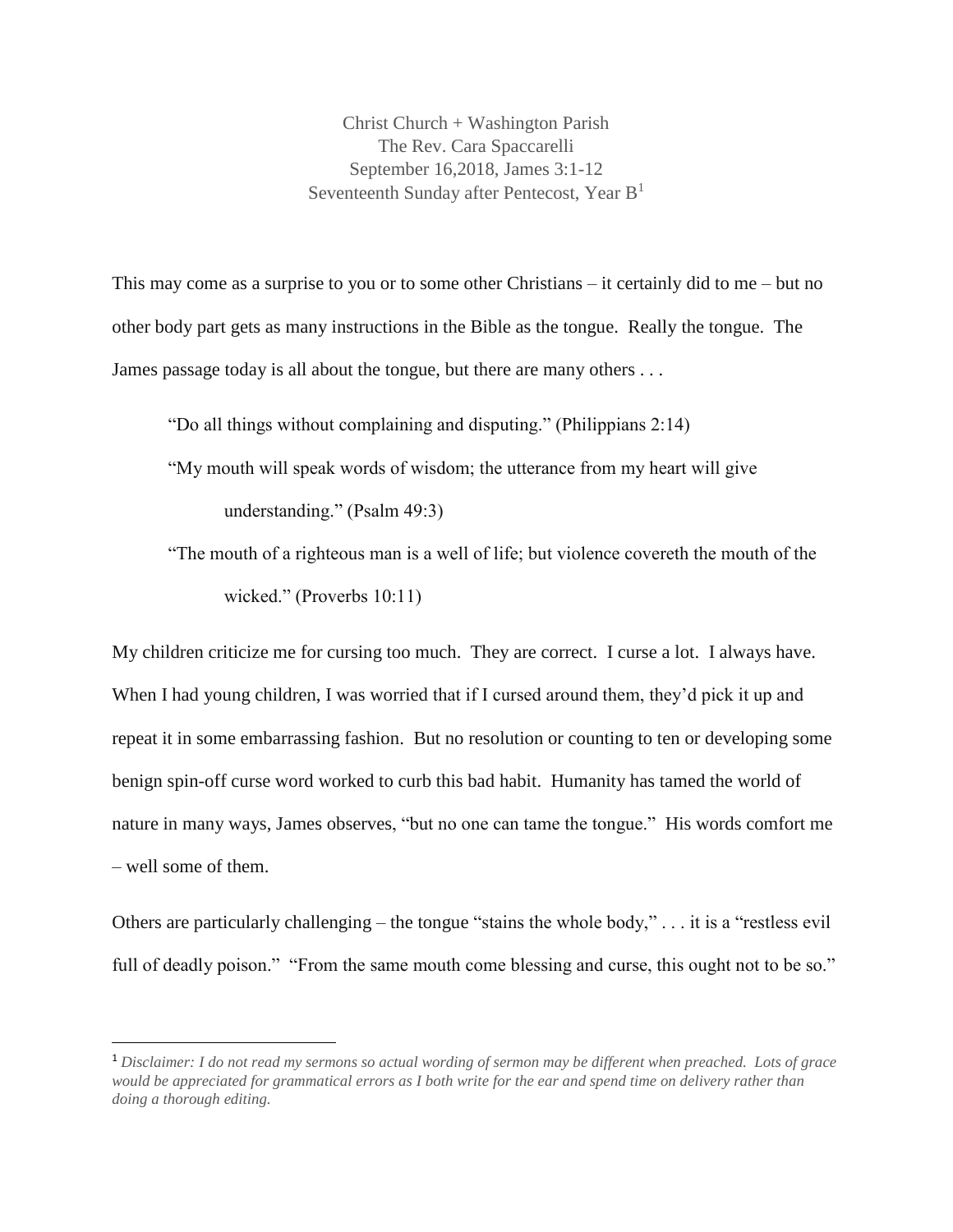Well it is so, James. The same mouth here that curses out of frustration and anger, also blesses out of love and gratitude. The same mouth blesses God and, depending on what you mean by curse, but if you mean diminish the value of, then sure I do that too, of some of God's people who walk this earth with me too. And I don't need to hold a confession hour to know that many of you are with me. James wants to make it clear cut and yet knows it isn't. Who cares what the spring can or can't do, the tongue can't be tamed so a tongue indeed can say both refreshing and salty words.

But should it? Should is an interesting word because it is aspirational. It looks to the future. It invites change. James is inviting change in his passage. He's inviting Christians to think about the power of their words. A sentence passing from your lips can ring in the ears of another for decades. Words can tear people down. They can build division. They cannot be unsaid. The tongue's small size belies its powerful influence – like a bit that controls a horse or a rudder that steers an enormous ship.

Words can also shape how we see the world. Regularly in her presentations, a prominent linguist would ask her audience to close their eyes and point north. Hands shot up around the auditorium, aimed in all possible directions. This happened among scholars at Harvard, Princeton, Stanford, at presentations in Moscow, London, and Beijing. Hands aimed in every direction. But when she traveled to a community on the western shores of Australia's Cape York, she discovered that children as young as 5 can point north at all times with absolute precision. This is because of the aboriginal language in that region of Australia.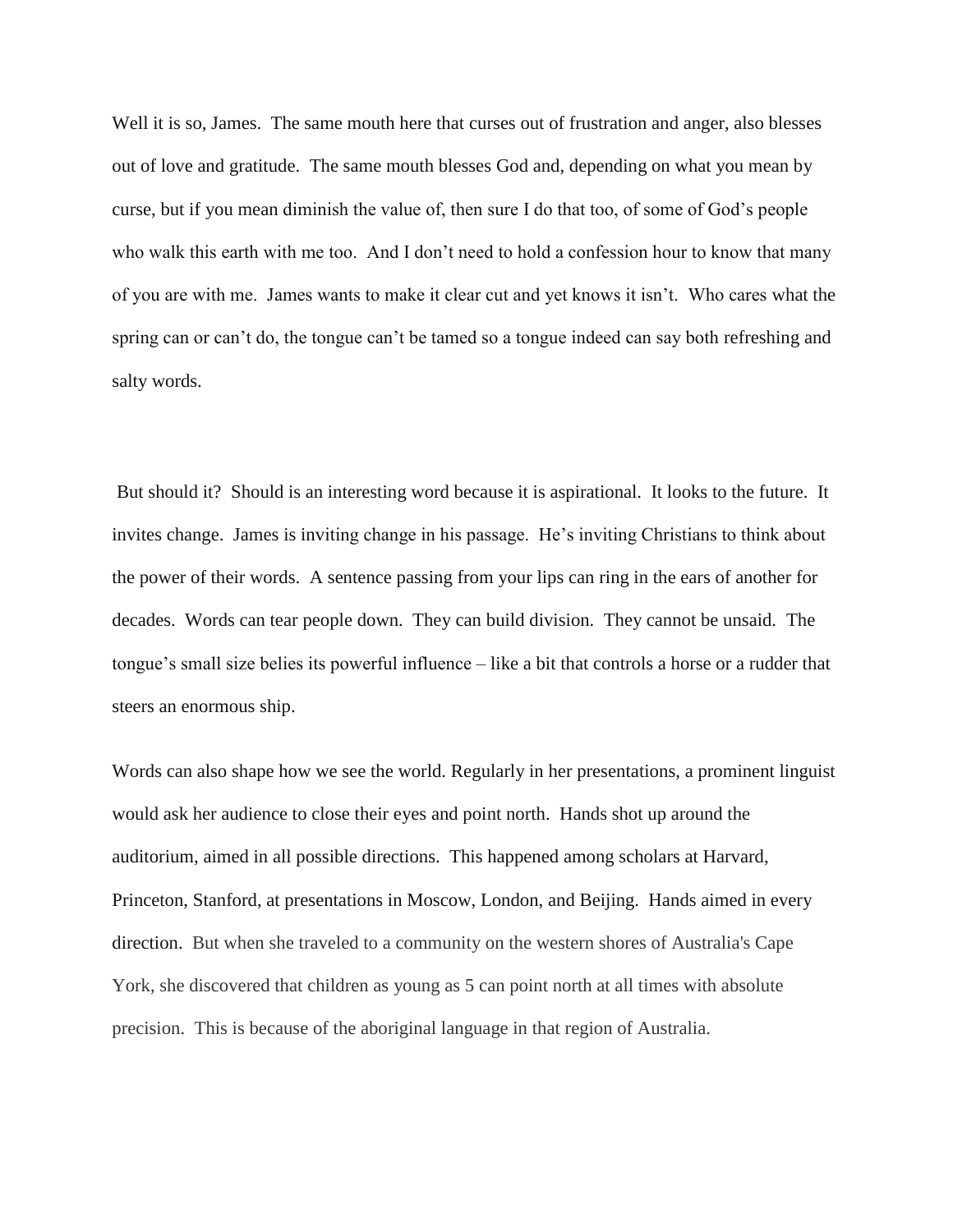In the Western world we use relative spatial terms. You might complain that a stranger cut in "front" of you or ask someone to step "aside" or instruct someone to move to the "left" or "right" but in this aboriginal language, along with a third of the world's languages, uses cardinal directions, which direct toward the four points on a compass, to discuss space. Someone speaking one of these languages might say something like, "My knife is southeast of my plate" or "Jackie is standing to the north of Trisha." If we talk about north, we will think about north. If we don't, we won't.

Linguistic research reveals that words shape not only our thoughts, but also our behavior patterns. English-speakers prefer active verb construction. "Sarah wrecked the car" instead of passive "The car was wrecked". But if someone speaks a language like Japanese or Spanish, they often prefer a passive construction. Which is to say, the agent of causality is usually dropped, even if someone was at fault. The result is that people who speak languages like English more readily blame others. Just as speaking about north conditions someone to think about north and behave with north in mind, so too does speaking about blame condition someone to think and act in corresponding ways. Linguistic research has even uncovered that those who speak active languages like English have developed an approach to criminal justice bent towards punishing transgressors rather than restituting victims. $2$ 

So words make a difference in shaping our worldview, ideas, and even actions. The power of our tongues to build up and tear down, to edify or do damage are not just emotional. Perhaps then it should be concerning to us as Christians that many of the words associated with Christian faith our fading from us. I'm not just talking churchy words like righteousness or mercy or

 $\overline{\phantom{a}}$ 

 $<sup>2</sup>$  Both examples of linguistic influence are from Jonathan Merritt's article in The Week,</sup> <http://theweek.com/articles/791795/death-sacred-speech>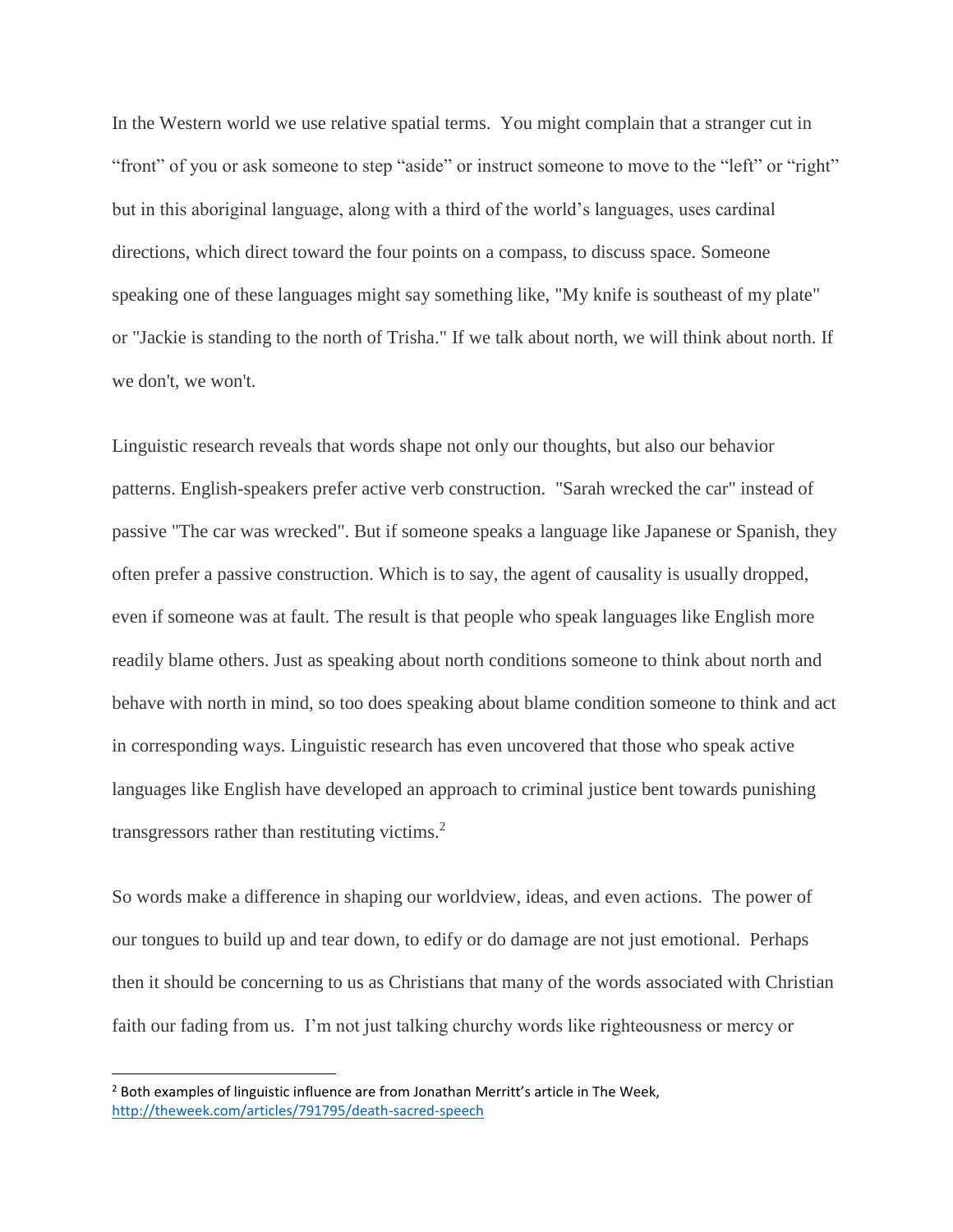forgiveness, though those are fading as well, but words that embody the fruits of the Spirit – the virtues of Christian living. In a study of printed works made searchable by the wonders of google, a study identified 50 words associate with moral virtue and found that 74% were used less frequently over the course of the  $20<sup>th</sup>$  century. Certain types of virtues were especially hard hit. Usage of gratitude words like "thankfulness" and "appreciation" dropped by 49 percent. Usage of humility words like "modesty" and "humbleness" dropped by 52 percent. Usage of compassion words like "kindness" and "helpfulness" dropped by 56 percent.<sup>3</sup>

The decline of civil discourse has been a popular rant in the last few years. I, along with others, have been shocked how in a few years it has become barely newsworthy for people in respected positions in our country to say awful things. A tamed tongue, at one time an accepted sign of basic maturity, is no longer, leading one to wonder about the importance of James' teaching today. I can just imagine James' response: Why in the world are you looking to public discourse as the standard for Christian practice? Is public discourse supposed to guide our faith? In our history, sometimes our political discourse has been civil and sometimes it has ended in duels and brawls, but never has it been a guide for Christian behavior.

So what is the guide for Christian speech? Completely taming the tongue may be out of reach, but incorporating language into our everyday parlance that shapes our worldview and actions and those around us is within our power. Our words can build a better world along the lines of the teachings of Jesus. They can shape how we view and interact with the word. It is definitely wise to think before you speak, and if you don't have anything nice to say to not say anything at all,

 $\overline{\phantom{a}}$ 

<sup>3</sup> David Brooks[, https://www.nytimes.com/2013/05/21/opinion/brooks-what-our-words-tell-us.html](https://www.nytimes.com/2013/05/21/opinion/brooks-what-our-words-tell-us.html)